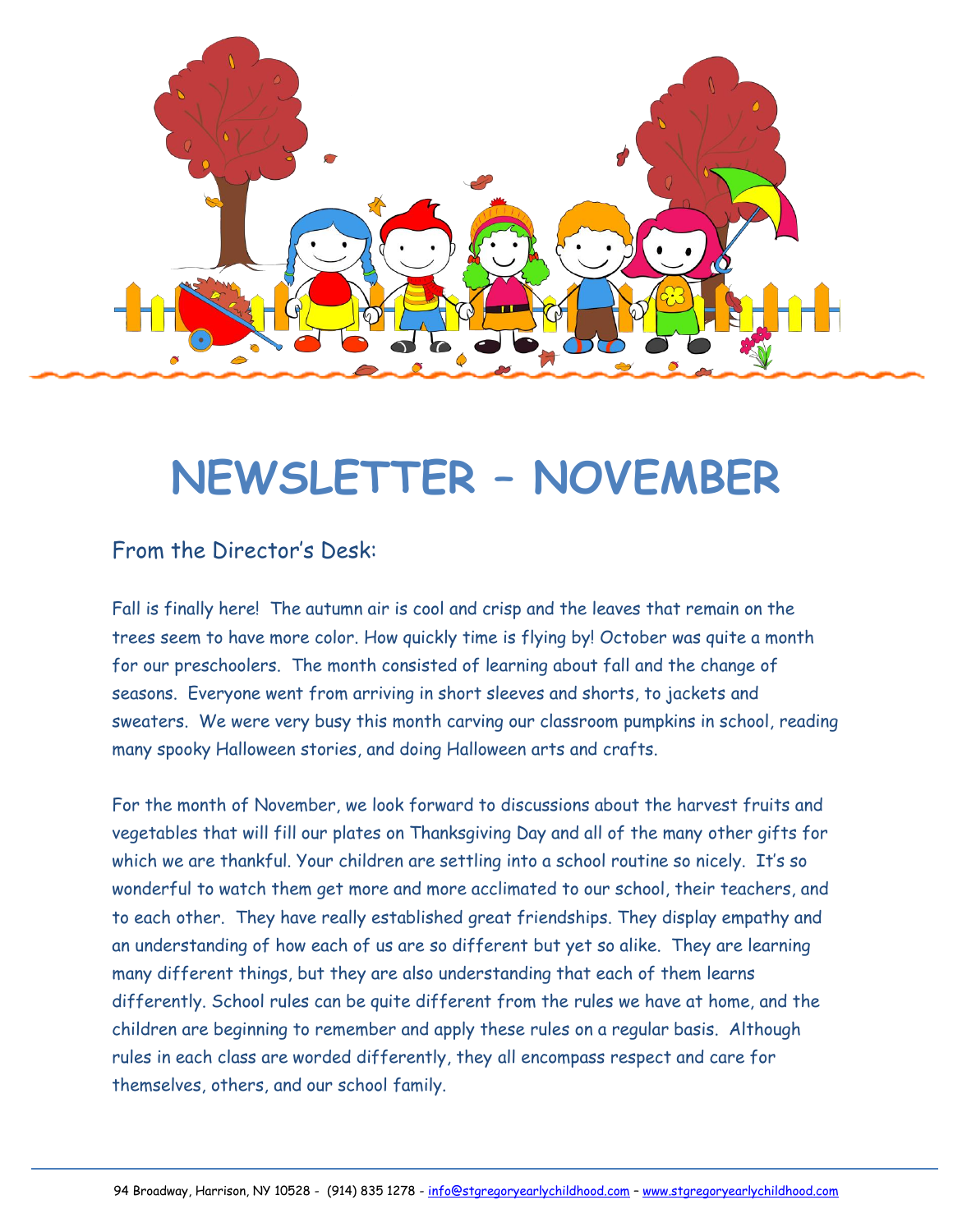We are off to a great start in November. We are looking forward to the celebration of Thanksgiving and have begun discussing the many things we are thankful for. There will be Indians and Pilgrims to talk about and how they worked together to make the first Thanksgiving feast. The staff of Saint Gregory the Great Early Childhood Enrichment Program are thankful for the opportunity to get to know your children.

### **Up and Coming Events**

- 11/1: All Saint's Day
- 11/2: Superintendent's Conference Day No School Staff Meeting: 8:30 a.m. Workshop: 10 to 12
- 11/3: School Resumes Parent/PTA Zoom Meeting 7 p.m.
- 11/10: School Pictures Dante Chester Studios
- 11/11: Veteran's Day No School
- 11/12: School Resumes
- 11/17: "Crazy Hat Day"
- 11/23: Three's Thanksgiving Festival
- 11/24: Four's Thanksgiving Festival Early Dismissal for Thanksgiving Break All Classes at 11:30
- 11/25: Happy Thanksgiving
- 11/26: Thanksgiving Recess
- 11/29: School Resumes

 Reregistration for current families, Siblings and Alumni

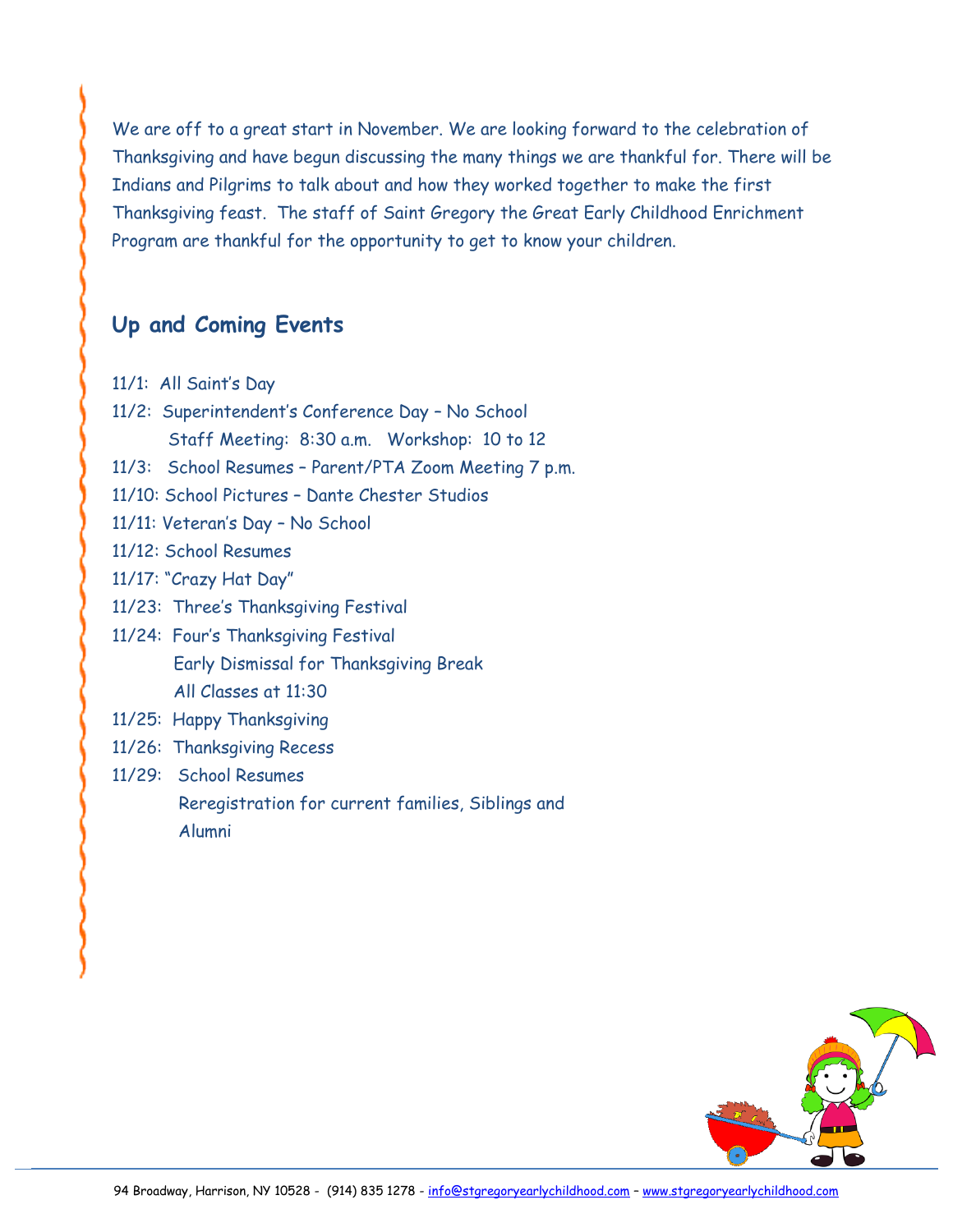## **All Saint's Day**

On November 1<sup>st</sup>, the Catholic Church, and other Christian churches honor everyone in heaven, those we know about and those we don't, because all of the souls in heaven are saints. To me the saints are not only shining images of Christian life, they're signs of hope by their lives and deeds. They show us that the love and power of God is present in history and that God's promise of salvation is indeed real, that heaven is our goal and God offers us the means to get there. At its heart, All Saint's Day is about life…Christian life on earth, eternal life in heaven.

## **School Pictures**

Dante Chester Studio will be coming to school to take class and individual pictures on Wednesday, November 10<sup>th</sup> at 9 a.m. The photographer will be here early to set up outdoors. You will be provided with an informational packet about the various photo options you may select.

### **Cold Weather**

Cold weather will be with us now until spring. We will try to get outside as many days as possible. After sitting through Circle Time and using small motor skills in activities and play, it is also important for our children to get outside to use their gross motor skills. The weather in the fall is quite changeable, with chilly early mornings and warmer afternoons. It is generally a good idea to send your child to school with a jacket for chilly weather. The jacket can always be removed if the weather warms up, but we cannot supply jackets to those that get cold. Please also remember to label jackets and check for them at the end of each day.

## **Veteran's Day**

Veteran's Day is a federal holiday that honors all military veterans who have served in the U.S military. It is observed annually in November. The first Veteran's Day was celebrated on October 25, 1971. Veteran's Day honors all those who have served our country in war or peace---dead or alive---although it's largely intended to thank living veterans for their sacrifices.

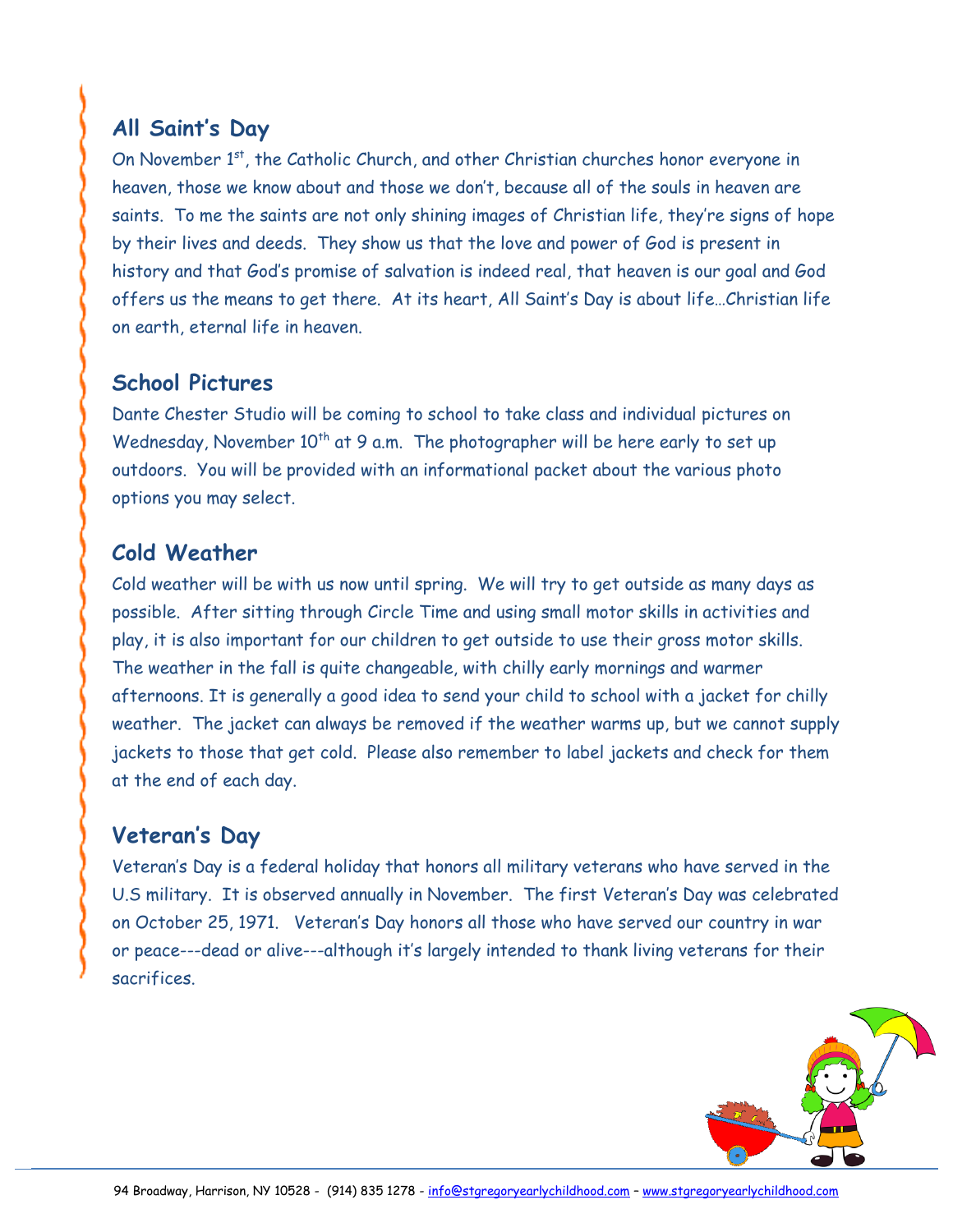## **Illnesses at School**

Due to COVID we only accept WELL Children into our daily program. For any student to return to school we need a Doctor's Diagnosis and a Positive PCR Test. Any child experiencing fever, vomiting, diarrhea, a cough, runny nose/nasal congestion, etc. should not be in school. Remember that many families are spending this time of year visiting friends and families. Taking along a sick child is no fun. In consideration of them and every other child in our preschool DO NOT SEND SICK CHILDREN INTO SCHOOL. If a child becomes ill during the time he/she is at preschool that child will be isolated and you will be called to pick them up.

## **Flu/Influenza**

- Flu is an upper respiratory infection and is spread by coughing, snezzing, or talking.
- Symptoms include, fever, headache, dry cough, sore throat, and achy muscles. Children may also have stomach problems.
- The flu vaccine is the best way to protect children and adults from the flu and is recommended for everyone 6 months of age or older.
- The Center for Disease Control and Prevention recommends the flu vaccine for children 6 months of age and older to help them stay healthy.
- There are two types of vaccines, a shot or nasal spray.
- The flu vaccines are safe and can be given with other vaccines. The chance of being harmed from the disease3 is much greater than the chance of being harmed from the vaccination.